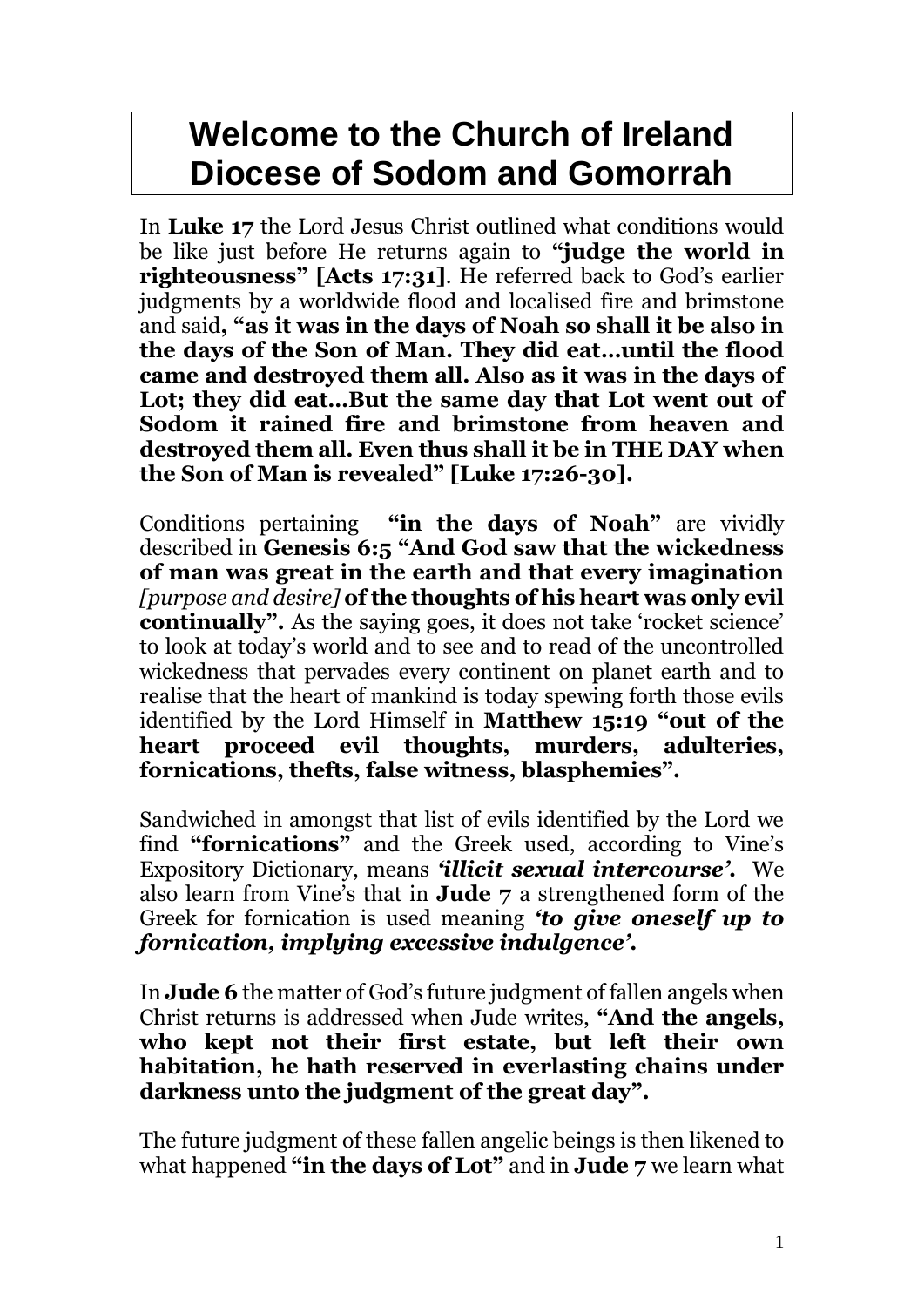conditions were pertaining then for we read **"Even as Sodom and Gomorrah and the cities about themselves in like manner, giving themselves over to fornication and going after strange flesh are set forth for an example suffering the vengeance of eternal fire".** Again it does not take 'rocket science' to look at today's world and to see and to read of the uncontrolled **"fornications"** *['implying excessive indulgence']* that pervades every continent on planet earth.

But there was another perverse feature identified in **Jude 7** that pertained **"in the days of Lot"** – the inhabitants of Sodom and Gomorrah were not only given over to **"fornication"** but also to **"going after strange flesh"** – a sin that apparently the fallen **"angels"** that are **"reserved…unto the judgment"** had also been guilty of. What can this possibly mean?

The following is a portion from a sermon preached by Pastor John MacArthur - full text can be seen on -

**<http://www.biblebb.com/files/mac/sg2124.htm>**

'The angels left the habitation in heaven that God had designed for them. Having deliberately turned away from that which was consistent with their nature, the angels became apostates by also turning their backs on the place that God had assigned to them. Verse 7 gives us some clues as to the specifics of their iniquity: **"Even as Sodom and Gomorrah, and the cities about them in like manner, [these angels] giving themselves over to fornication...."** Whatever those angels did, it was the same thing that Sodom and Gomorrah did, namely, committing fornication: **"going after strange flesh"** (v. 7b).

The angels are described in verse 6. They appear to be a likely antecedent of the word **"themselves"** in verse 7. Therefore, I believe that verse 7 is saying that the angels were giving themselves over to fornication.

So, what did those angels do? They didn't keep their first estate. Second, they left the normal place that their nature and design by God required of them. Third, they gave themselves over to a gross kind of sexual evil in the same way that Sodom and Gomorrah did.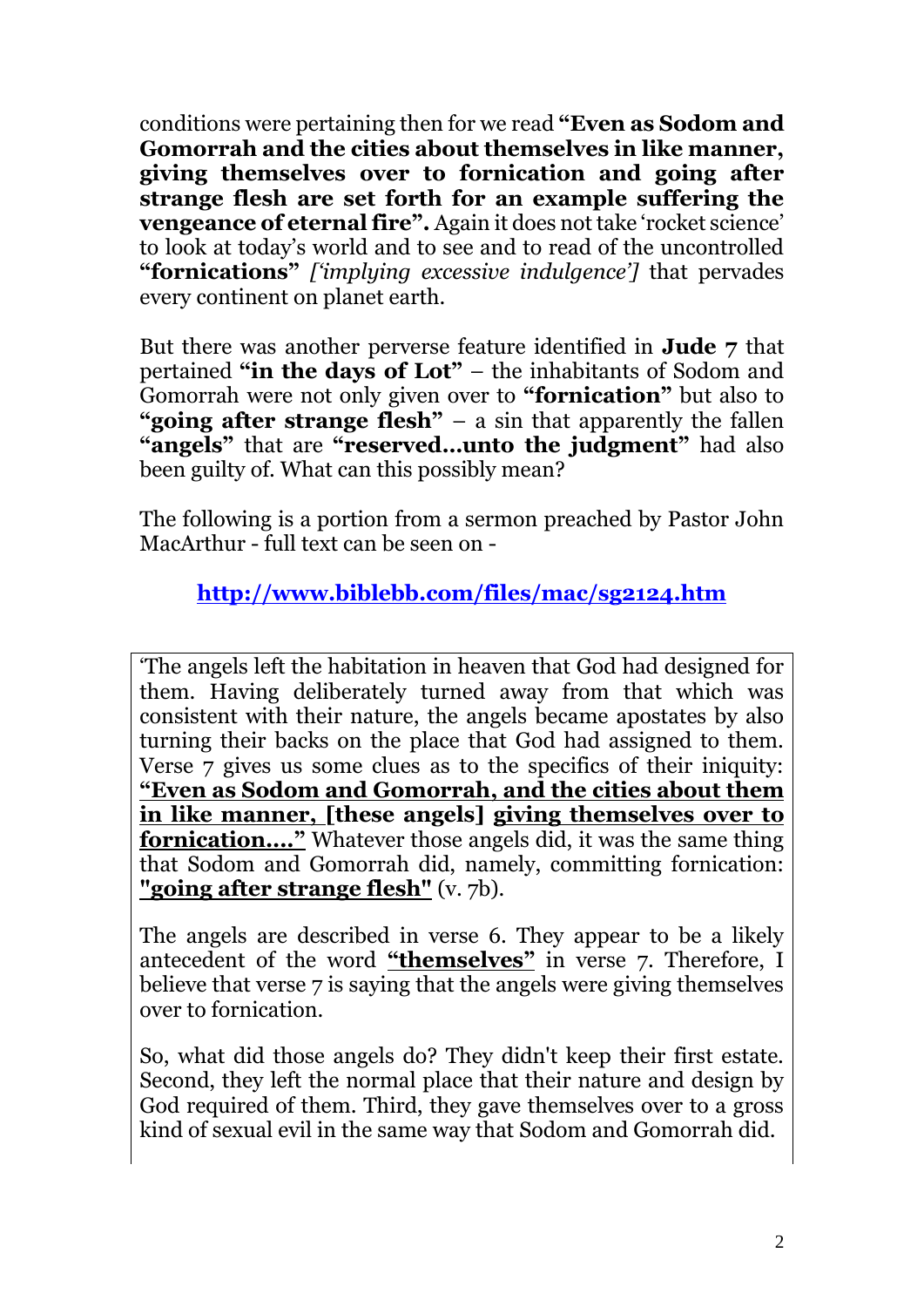Do you remember what the sin of Sodom and Gomorrah was? The men of those cities lusted after the angels who were staying with Lot. The fallen angels in verse 6 did the same thing that Sodom and Gomorrah did, except in reverse--they lusted after humans. They entered into a terrible perversion of sex. The **"strange [Gk. heteras = `different'] flesh"** was of a different nature than theirs.

Just as the men of Sodom lusted after the angels, so the angels lusted after human flesh and committed fornication with human women'.

To expand on **'so the angels lusted after human flesh and committed fornication with human' Pastor MacArthur goes** on to say –

The account involving those angels is recorded in Genesis 6:1- 4: **"And it came to pass, when men began to multiply on the face of the earth, and daughters were born unto them, that the sons of God saw the daughters of men that they were fair; and they took them wives of all whom they chose. And the LORD said, My Spirit shall not always strive with man, for that he also is flesh: yet his days shall be an hundred and twenty years. There were giants in the earth in those days; and also after that, when the sons of God came in unto the daughters of men, and they bore children to them, the same became mighty men who were of old, men of renown."**

The following verses tell us that God destroyed almost all life on the earth because man had become so corrupt.

I believe that **"the sons of God"** refers to fallen angels, who produced a race of mighty creatures: half demon, half man. One of the reasons God brought the flood was in order to destroy that halfbreed race. Now some people object here. They say, "**You can't have angels there in Genesis 6 because of Matthew 22:30."**

That verse says, **"For in the resurrection they [people] neither marry, nor are given in marriage, but are like the angels of God in heaven."** Where is it that angels don't marry? In heaven. That's the first distinction you have to make. Matthew 22:30 is limited to the holy angels, the ones in heaven. It's not saying anything about angels that had been cast out of heaven and are now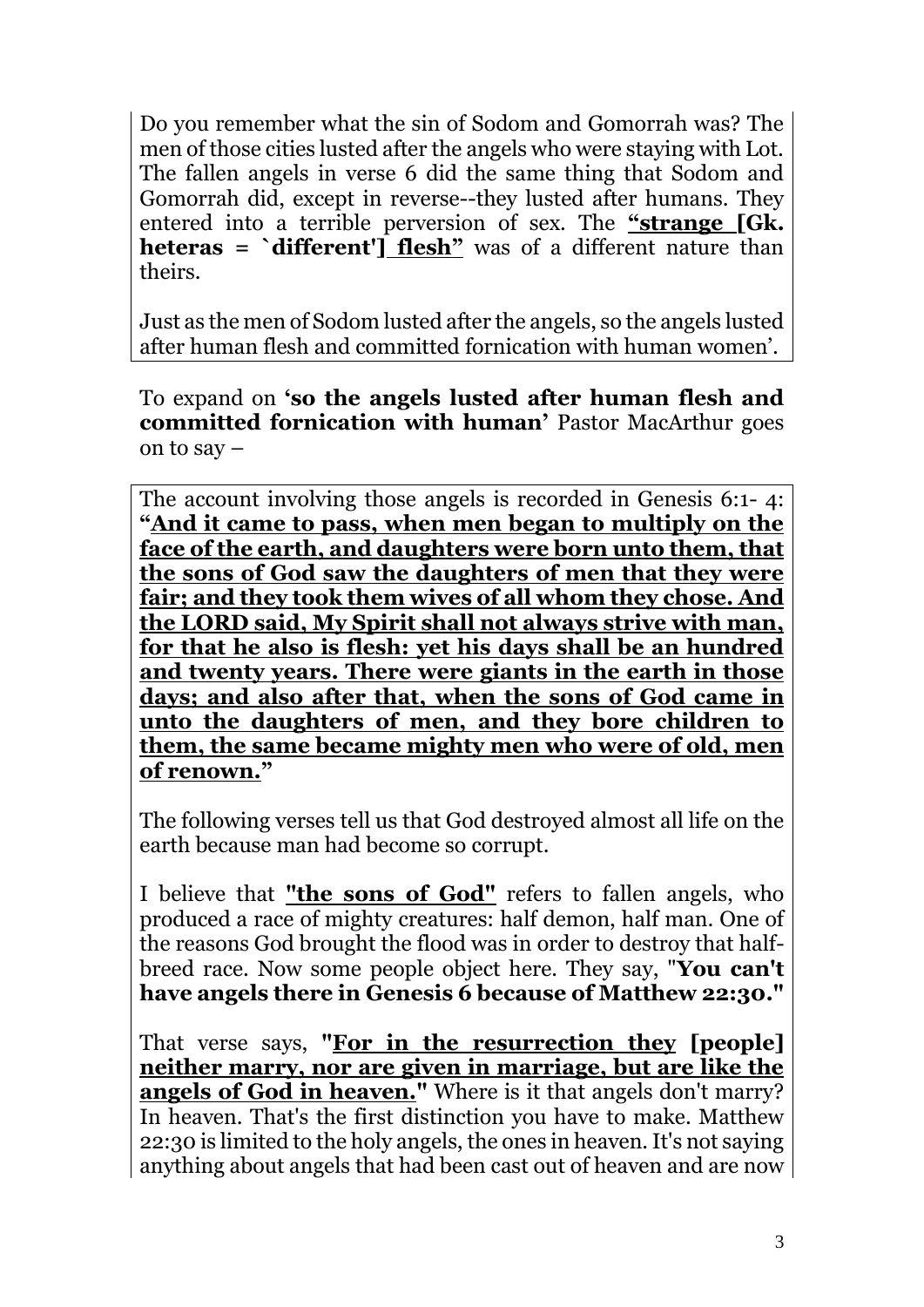on earth. Matthew 22:30 only implies that angels cannot procreate among themselves.

People will say that angels couldn't impregnate women, because they assume that angels are without sex distinction. But the Bible doesn't say that. On the contrary, whenever they took on a human body, they always took on that of a male. The verse is only talking about the holy angels in heaven, and it merely implies that angels can't procreate among their own kind. It's not talking about the demons, and it's not saying that they can't unite with humans'.

We need to note from what Pastor MacArthur preached that fallen angelic beings wanted to engage in sexual activity with humankind and that equates to **"going after strange flesh."** 

In consequence, we learn from all this that just as fallen angels lusted after **"strange flesh"** so the men of Sodom likewise lusted after **"strange flesh"** when they lusted after these obviously malein-appearance angels.

We read Lot's greeting to these angels in **Genesis 19:2 "And he**  [Lot] **said, behold now, my Lords, turn in I pray you into your servant's house and tarry all night"** and we read of the entreaties of the men of Sodom in **Genesis 19:5 "And they** [the men of Sodom] **called unto Lot and said unto him, Where are the men who came in to thee this night? Bring them out unto us that we may know them".**

So, the men of Sodom wanted to **"know"** these male-in-appearance guests staying with Lot. Pastor MacArthur in his Bible Study notes writes about this desire to **'know'**

**'They** [the men of Sodom] **sought homosexual relations with the visitors. God's attitude towards this vile behaviour became clear when he destroyed the city'**

From a much earlier generation Matthew Henry is his commentary on this incident writes as follows –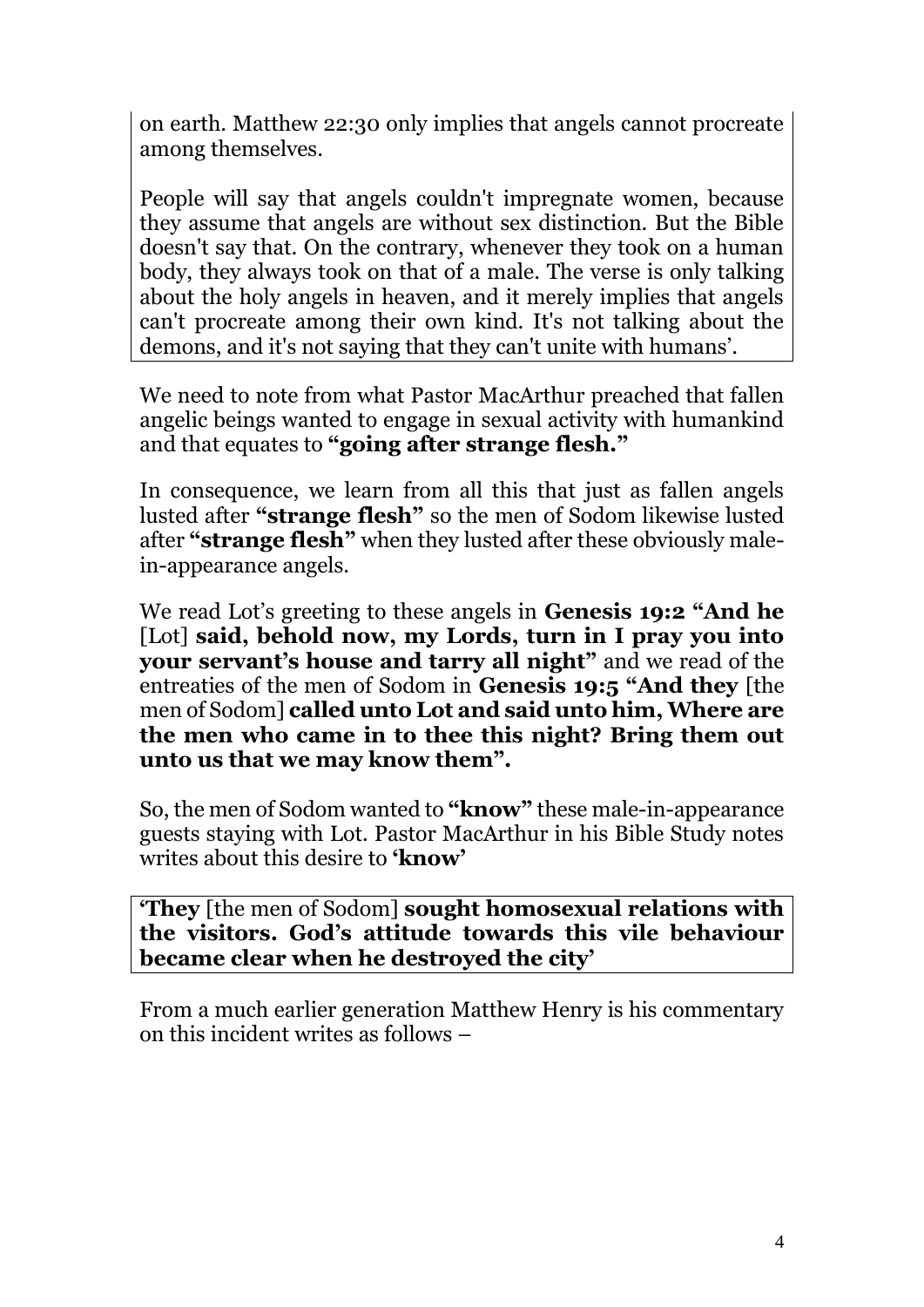'1. It was the most unnatural and abominable wickedness that they were now set upon, a sin that still bears their name, and is called SODOMY*.* They were carried headlong by those vile affections [Romans 1:26-27], which are worse than brutish… Those that allow themselves in unnatural uncleanness are marked for the vengeance of eternal fire. See Jude 1:7.

2. They were not ashamed to own it, and to prosecute their design by force and arms…

3. When Lot interposed, with all the mildness imaginable, to check the rage and fury of their lust, they were most insolently rude and abusive to him… He reasoned with them, pleaded the laws of hospitality and the protection of his house which his guests were entitled to; but he might as well have offered reason to a roaring lion and a raging bear as to these head-strong sinners, who were governed only by lust and passion. Lot's arguing with them does but exasperate them; and, to complete their wickedness, and fill up the measure of it, they fall foul upon him… They threaten him, and lay violent hands upon him; and the good man is in danger of being pulled in pieces by this outrageous rabble… Those that hate to be reformed hate those that reprove them… Abuses offered to God's messengers and to faithful reprovers soon fill the measure of a people's wickedness, and bring destruction without remedy.

See Proverbs 29:1 **"He that being often reproved, hardeneth his neck, shall suddenly be destroyed and that without remedy."**

In recent days, I have had my attention drawn to a group calling itself **'Changing Attitude Ireland'.** 

# Δ C **Changing Attitude Ireland**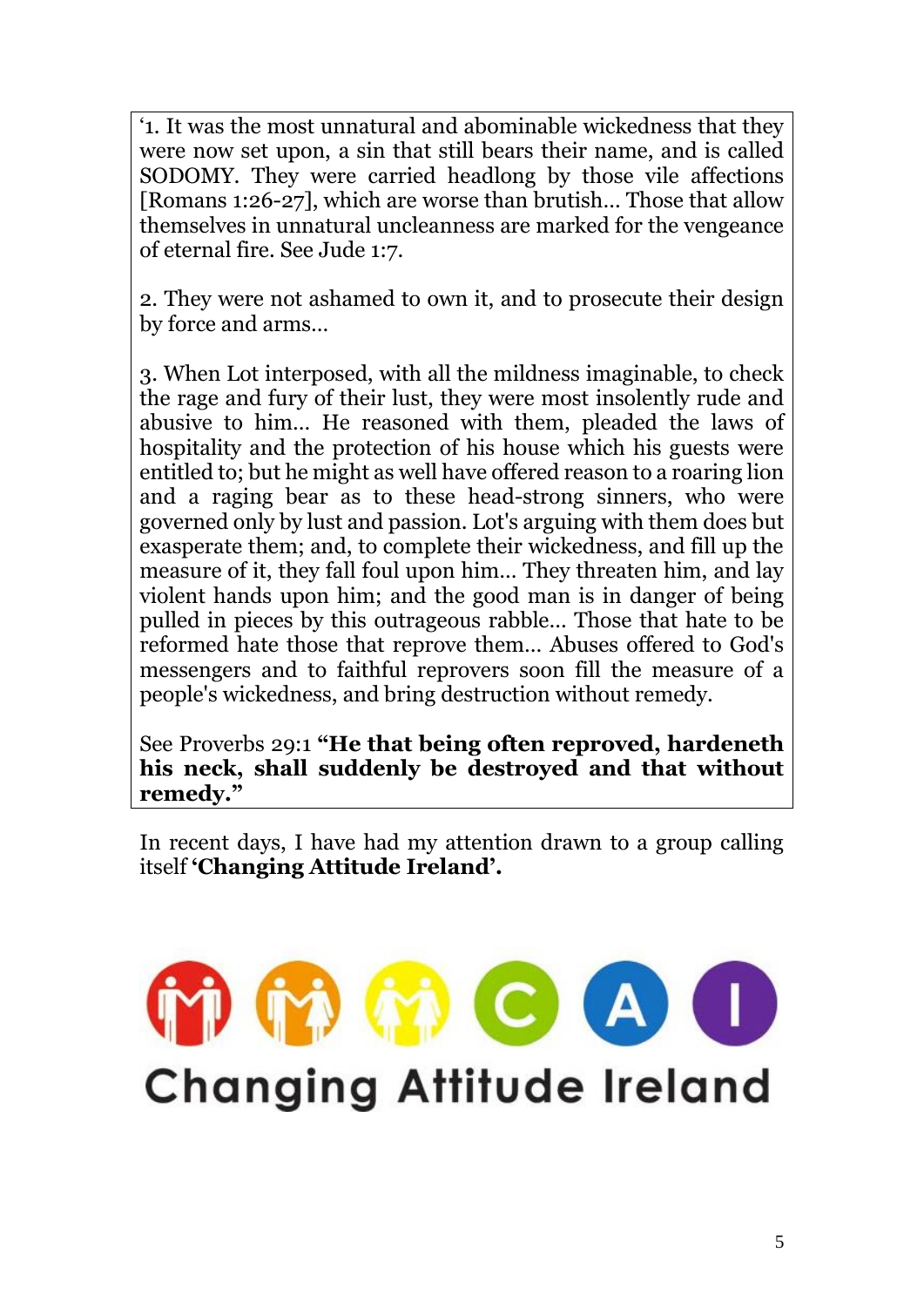On the welcome page of their website we read the following -

# **WHO WE ARE**

A network of people, gay and straight, lay and ordained, working for the full affirmation of lesbian and gay Christians within the Churches in Ireland.

# **OUR GOALS**

1. The full inclusion of gay and lesbian people in the Churches in Ireland.

2. The blessing of same-sex relationships in church using an authorised liturgy.

3. Working for change in the official teaching and attitude of the Churches in Ireland.

4. Equality of opportunity to LGBT people, including the ordination and preferment of partnered lesbian and gay clergy

> Changing Attitude Ireland Cathedral Buildings 64 Donegall Street Belfast BT1 2GT Northern Ireland

Basically, this group are seeking to 'sanctify' and legitimatise' practices that quite clearly are viewed by God as exceedingly sinful and that shall warrant His certain judgment just as in times past. They are of course seeking to advance their views under a cloak of being 'Christian' and so they have their own 'Statement of Faith'. I plan now to reproduce some sections of it [portions underlined] from their own website and to add **in red** by way of response some very relevant **verses of scripture**.

# **WHAT WE BELIEVE**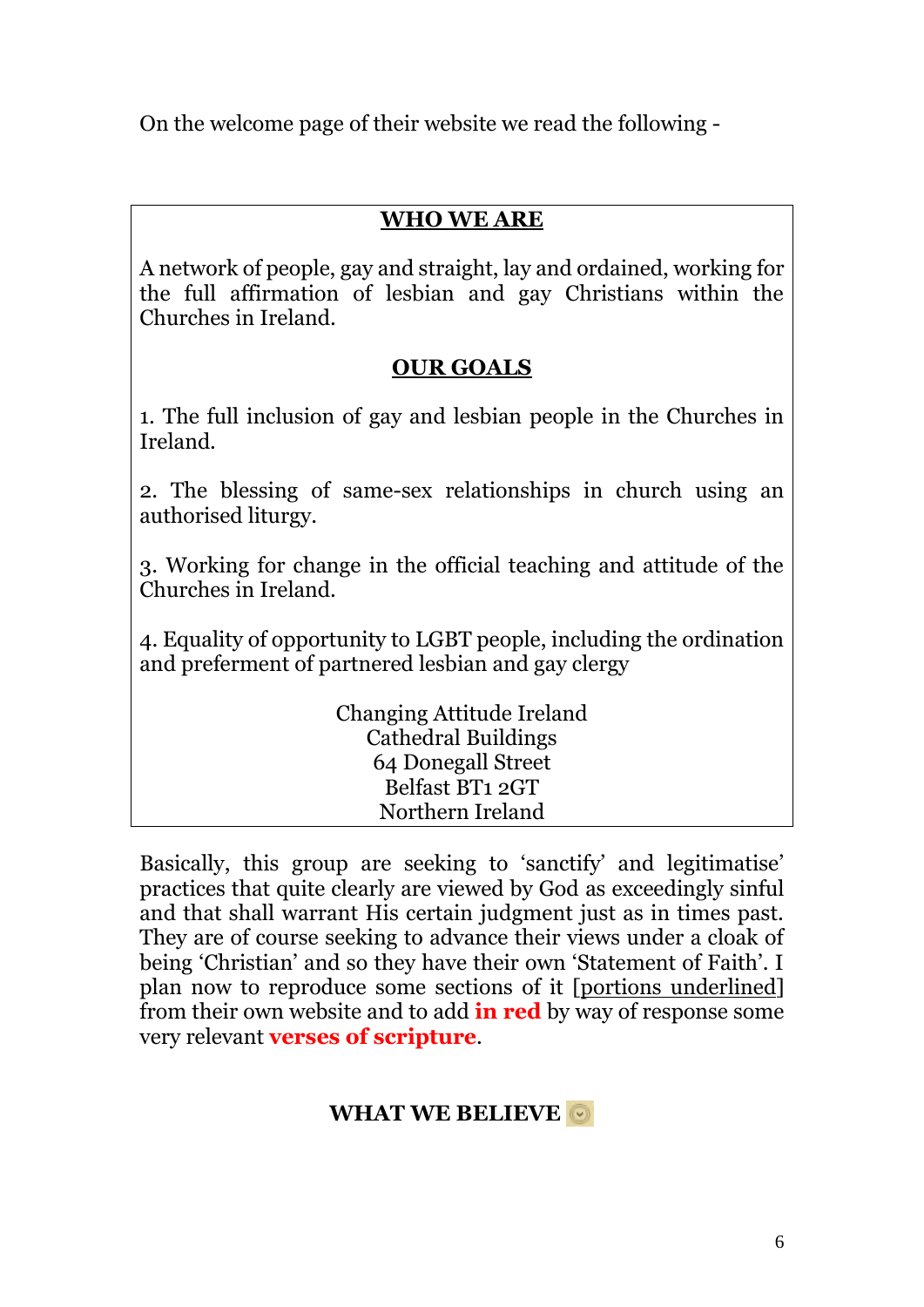#### **We believe that:**

- there is integrity in being both Christian and gay, lesbian, bisexual or transgendered. **"Know ye not that the unrighteous shall not inherit the kingdom of God? Be not deceived, neither fornicators, nor idolaters, nor adulterers, nor effeminate, nor abusers of themselves with mankind…shall inherit the kingdom of God2 [1st Corinthians 6:9-10].**
- gay, lesbian, bisexual and transgendered people are called by God to express their sexuality in loving, faithful and committed relationships. **"Therefore shall a man leave his father and his mother and shall cleave unto his wife and they shall be one flesh. And they were both naked, the man and his wife, and were not ashamed" [Genesis 2:24-25]. "Marriage is honorable in all, and the bed undefiled, but fornicators and adulterers God will judge" [Hebrews 13:4].**
- same-sex orientation is a God-given reality for a large minority of people, not a sin or a sickness. **"So God created man in his own image, in the image of God created he him, male and female created he them. And God blessed them and God said unto them, Be fruitful and multiply and fill the earth…And God saw every thing that he had made and behold it was very good" [Genesis 1:27-28; 31]. "He who made them at the beginning made them male and female and said, For this cause shall a man leave father and mother and shall cleave to his wife and they two shall be one flesh. Wherefore they are no more two but one flesh. What therefore God hath joined together let not man put asunder" [Matthew 19:4-6].**
- as the positive contribution of the gay community towards society becomes clearer, the church's mission to this expanding group becomes urgent. **"God who made the world and all things in it…now commandeth all men everywhere to repent because he hath appointed a day in which he will judge the world in righteousness" [Acts 17:24; 30-31]. "And he…**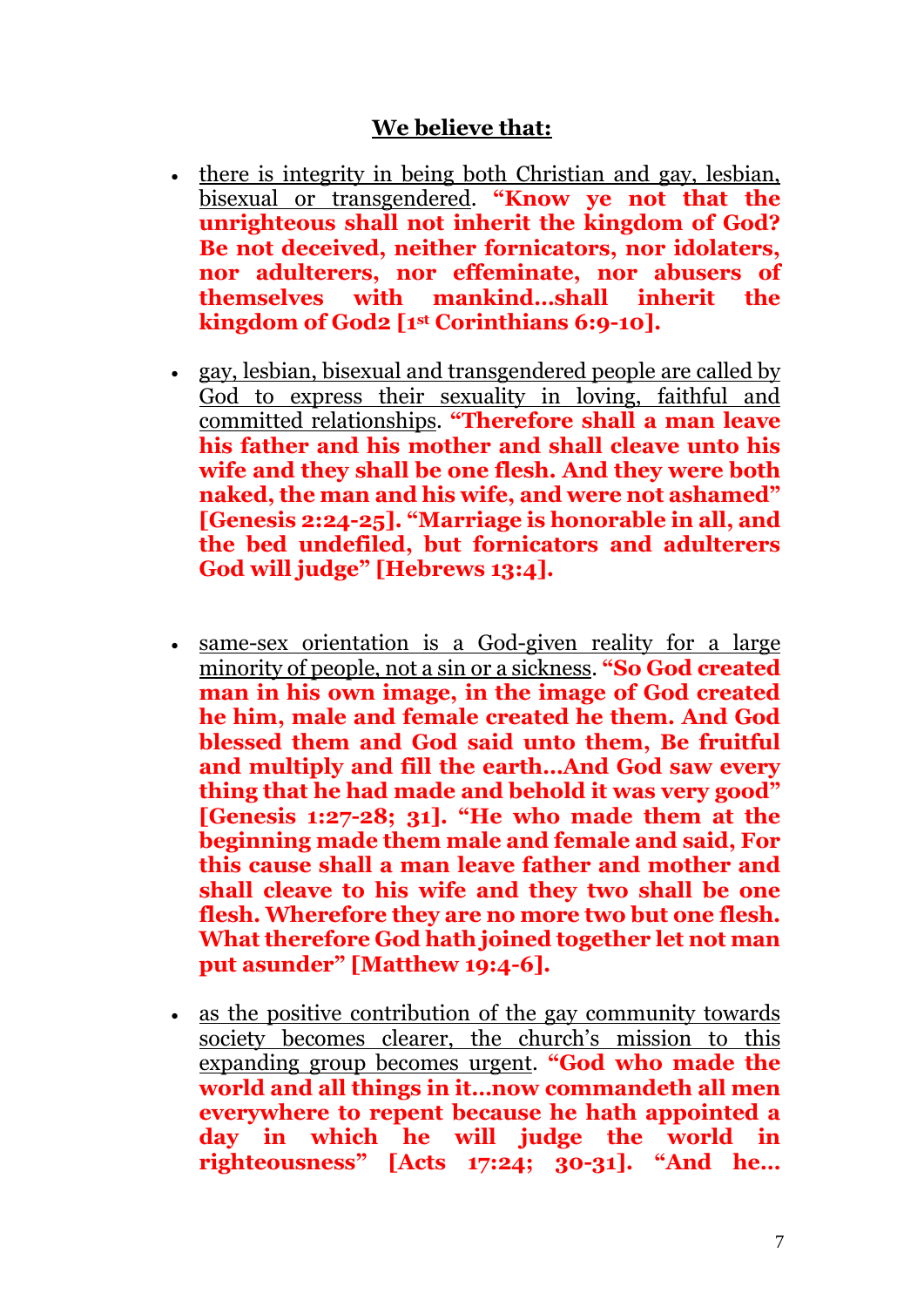**showed me that great city, the HOLY Jerusalem descending out of heaven from God…And there shall in no way enter into it anything that defileth, neither he that worketh abomination…For outside are…fornicators…and whosoever loveth and maketh a lie" [Revelation 21: 10 & 27; 22:15]**

 The lives of Christian gay lesbian, bisexual and transgendered people can offer evidence of the fruit of the Spirit **"Now the works of the flesh are manifest which are adultery fornication, uncleanness, lasciviousness" [Galatians 5:19]. "A corrupt tree bringeth forth evil fruit…neither can a corrupt tree bring forth good fruit" [Matthew 7:17-18]**

# **Prejudice is unacceptable**

- our present experience requires a re-evaluation of scripture and tradition **"Every word of God is pure; he is a shield unto those who put their trust in him. Add thou not unto his words lest he reprove thee and thou be found a liar" [Proverbs 30:5-6].**
- to be gay, lesbian, bisexual or transgendered is not limited to sexual activity or sexual identity but encompasses every dimension of life. **"For ye were once in darkness but now are ye children of light in the Lord; walk as children of light. For the fruit of the Spirit is in all goodness and righteousness and truth" [Ephesians 5:8-9]**
- prejudice against gay lesbian, bisexual or transgendered people in the church is as unacceptable as racism or prejudice against women **"have no fellowship with the unfruitful works of darkness" [Ephesians 5:11]**
- the church should stop colluding with cultural repression and discrimination against lesbian, gay, bisexual and transgendered people in all parts of the world. **"it is a shame**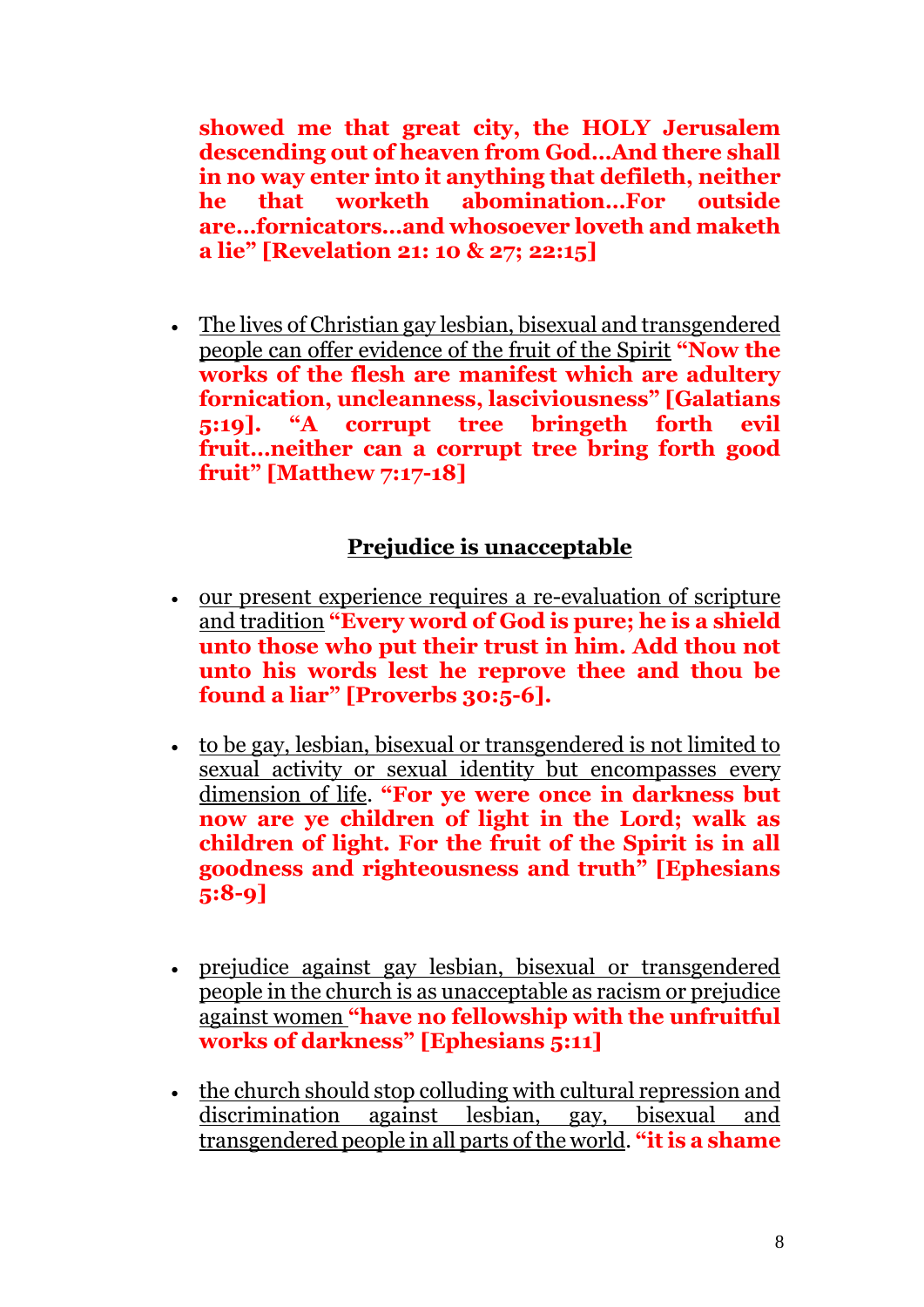**even to speak of those things which are done of them in secret" [Ephesians 5:12].**

#### **What about the Bible?**

We have a high view of the bible - the Word of God nourishes all we think and do. Bible reading and study is one of the things that all Christians are called by God to take seriously. **"Blessed are they that hear the word of God and keep it***"* **[Luke 11:28]. "He that hath my commandments and keepeth them, he it is that loveth me…Jesus answered and said unto him, If a man love me he will keep my words and my Father will love him and we will come unto him and make our abode with him. He that loveth me not keepeth not my sayings" [John 14:21; 23-24]**

We do not accept that biblical references to homosexual behaviour in scripture can be fairly applied to the kind of faithful, lifelong relationships we wish to defend. The Sodom story **["But the men of Sodom were wicked and sinners before the Lord exceedingly" Genesis 13:13]** in Genesis concerns gang rape **[NO! -"going after strange flesh" Jude 7]**, not a loving, permanent partnership, and its primitive morality (for example, when Lot offers his daughters to be raped instead of the men) means we can hardly take the text as an ethical guide. Similarly, while Leviticus includes homosexuality in its list of 'abominations' we must also note that it condemns a number of activities (lending money for interest; shaving the beard; weaving two kinds of cloth together), which scarcely worry us today. **[In a letter published in the Belfast Telegraph on 21st June 2008 John Montgomery wrote – 'Many of the rules given to Israel during their wilderness wanderings were specifically for their health and welfare in that particular situation. Some were ceremonial laws for the Jews and were fulfilled in Christ and abolished (Colossians 2:13-17). However the moral law summed up in the Ten Commandments is perpetually binding on all mankind. The New Testament makes it clear that theft, murder, fornication, adultery and homosexual practices are sinful and if not repented of will exclude people from the Kingdom of God' (1st Corinthians 6:9-10).]**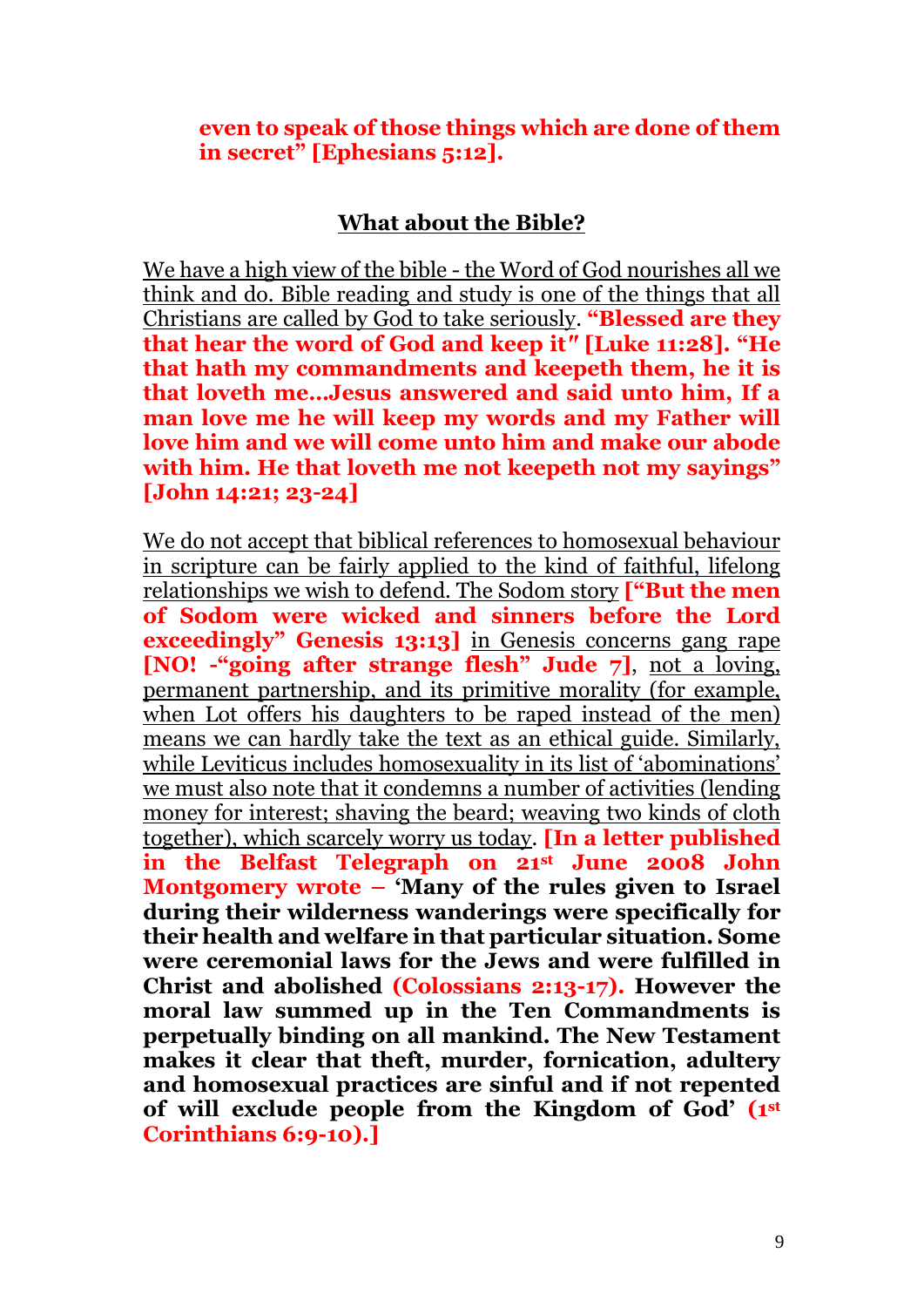When Paul mentions homosexual behaviour in Romans 1, 1 Corinthians 6 and 1 Timothy 1, it is highly unlikely that he had in mind the concept of an equal same-sex partnership **" Lean not unto thine own understanding" [Proverbs 3:5],** but rather homosexual prostitution and pederasty, which were the most visible kind of homosexual practice in his own society. Also, it is clear from Romans 1.26 and 27 which mention men and women 'exchanging' homosexual sex, that Paul, like other Jewish and early Christian writers, believed homosexuality was a free and perverse choice, whereas we now understand that for most gay people there is no choice in the matter at all. **"There is a way which seemeth right unto a man but the end thereof are the ways of death" [Proverbs 14:12; 16:25]. "God gave them over to a reprobate mind to do those things which are not seemly…who knowing the judgment of God, that they who do such things are worthy of death, not only do the same but have pleasure in them that do them" [Romans 1: 28 & 32]**

We find it ironic that most of those who disagree with us quote these few, highly ambiguous passages at us, **"Thou shalt not lie with mankind as with womankind: it is abomination. Neither shalt thou lie with any beast to defile thyself" [Leviticus 19:22-23]"Now the serpent was more subtle than any beast of the field…And he said…Yea hath God said" [Genesis 3:1]** while finding reasons to ignore other much clearer and more numerous scriptural texts - against divorce and remarriage, for example, or against women holding positions of authority. Their highly selective brand of literalism shows clearly that their position is based on prejudice, not on any genuine concern for biblical authority. **"woe unto them who are wise in their own eyes…who justify the wicked for reward and take away the righteousness of the righteous from him" [Isaiah 5:21 & 23]**

How does God view those nations that tolerate Sodomy in their midst – in **1 st Kings 14 21 & 24** we read **"And Judah did evil in the sight of the Lord and they provoked him to jealousy with their sins…And there were also sodomites in the land; and they did according to all the abominations of the nations which the Lord cast out before the children of Israel".** One chapter later we read in **1 st Kings 15: 11-12 "And Asa did that which was right in the eyes of the Lord, as did**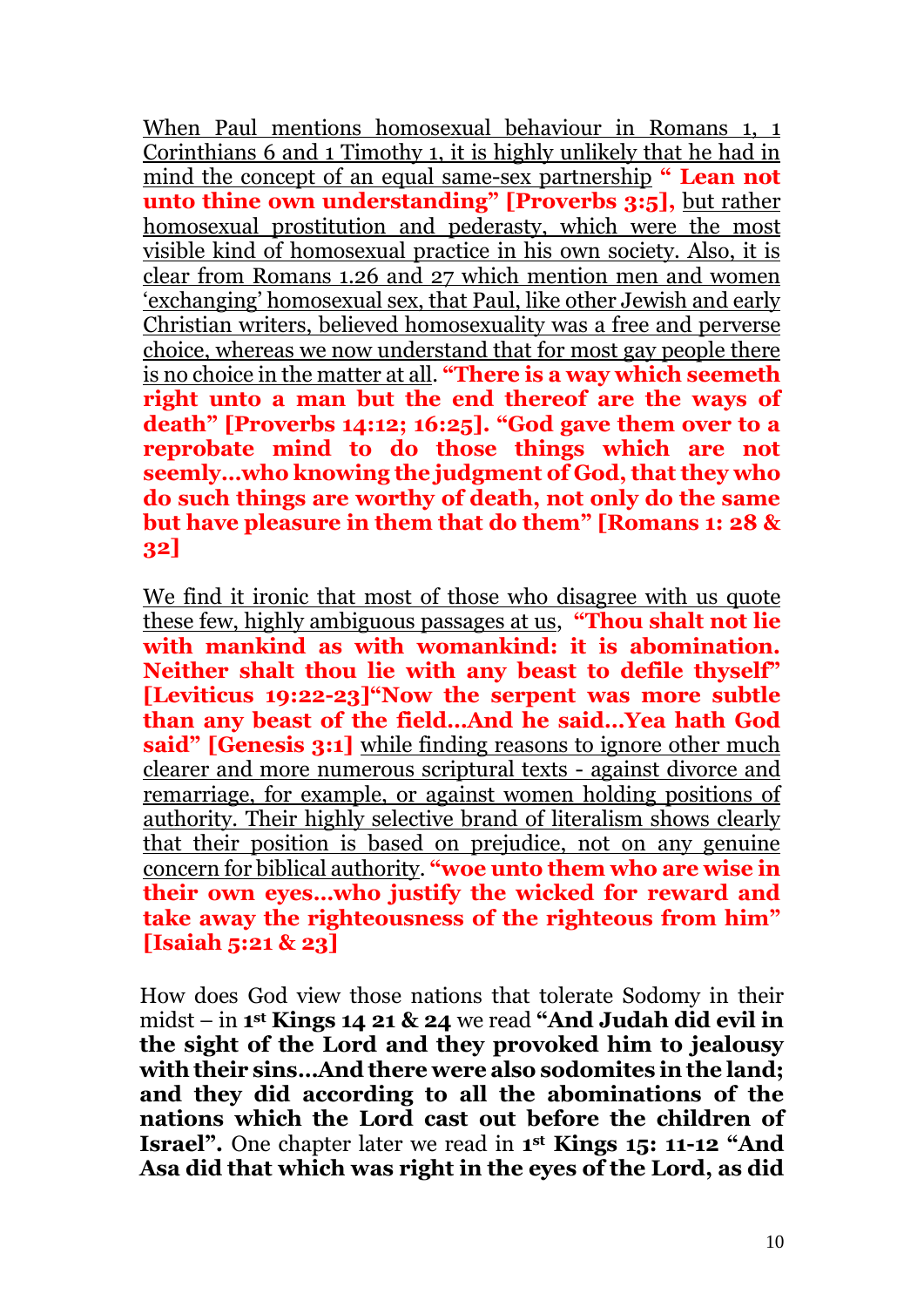#### **David his father. And he took away the sodomites out of the land".**

A promotional leaflet issued by this group lists the following 3 clergymen as being 'Patrons' – Canon Fred Graham; Rev Gordon Graham and Very Rev Victor Griffin. A browse of the groups' website on <http://www.changingattitudeireland.org/> will reveal details of other 'clergy' [including a number of Roman Catholic priests] that are happy to be associated with the aims of this organisation.

To them in particular God sends this message **"Woe unto them who call evil good, and good evil; who put darkness for light, and light for darkness…Therefore as the fire devoureth the stubble and the flame consumeth the chaff, so their root shall be as rottenness and their blossom shall go up as dust because they have cast away the law of the Lord of hosts, and despised the word of the Holy One of Israel"** [Isaiah 5:20 & 24]**… "To the law and to the testimony; if they speak not according to this word it is because there is no light in them"** [Isaiah 8:20]**… "such are false apostles, deceitful workers, transforming themselves into the apostles of Christ. And no marvel for Satan himself is transformed into an angel of light. Therefore it is no great thing if HIS ministers also be transformed as the ministers of righteousness, whose end shall be according to their works"** [2nd Corinthians 11: 13-15].

**REFORM IRELAND** are a group of professing Evangelicals within the Church of Ireland and in one of the articles on their website that can be viewed on [http://www.reform](http://www.reform-ireland.org/article/242)[ireland.org/article/242](http://www.reform-ireland.org/article/242) they wrote the following - **'It is now apparent that the Archbishop of Armagh, and others, have an open agenda to work for the full acceptance and inclusion of the LGBT lifestyles within the Church of Ireland…It has become clear over recent times that there is now a co-ordinated effort to promote the acceptance of liberal-revisionist sexual agenda within the Church of Ireland. Reform Ireland are saddened that no 'orthodox' bishop has spoken out against this latest development but that once again it will be left to parochial clergy to give leadership to the majority of people within the Church of Ireland who are opposed to such innovations and**